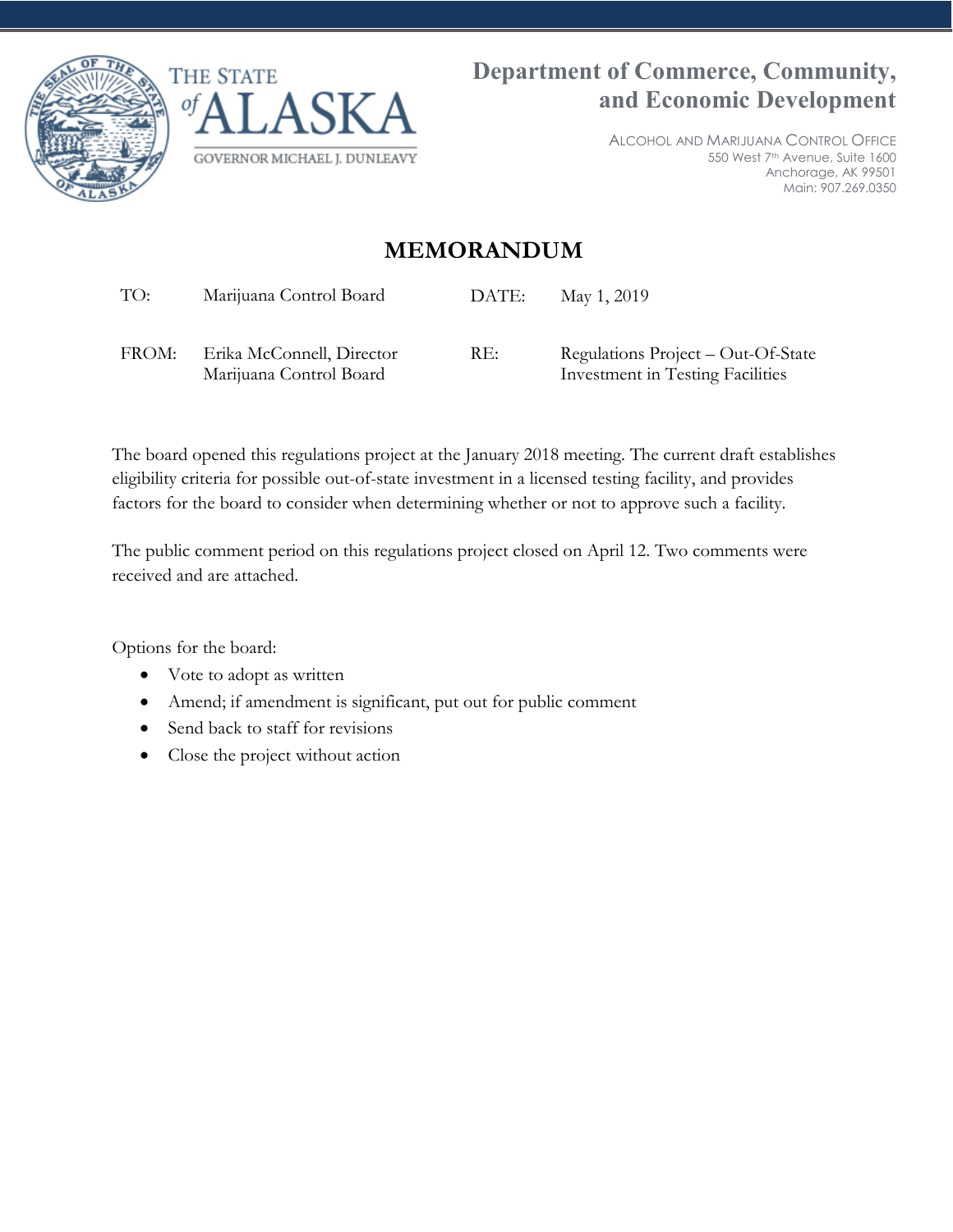3 AAC 306.015 is amended by adding a new subsection to read:

(f) Notwithstanding (b) of this subsection, the board may issue a marijuana testing facility license, renew a testing facility license, or approve the transfer of a marijuana testing facility to the following entities upon determining the non-resident involvement enhances marijuana testing in the state.

(1) Eligible entities are

(A) a partnership if at least half of the partnership interest is held by partners who are residents of the state;

(B) a limited liability company if the limited liability company is qualified to do business in the state and at least half of the ownership of the company is held by members who are residents of the state; or

(C) a corporation if the corporation is incorporated or qualified to do business in the state and at least half of the corporate stock is held by shareholders who are residents of the state.

(2) The board shall consider, but is not limited to, the following factors when determining whether the non-resident involvement enhances marijuana testing in the state: commitment to invest equity, expertise in testing, expertise in developing standards for testing, expertise in maintaining quality control, and provision of state of the art equipment for testing. (Eff. 2/21/2016, Register 217; add'l am 2/21/2016, Register 217; am\_\_\_/\_\_\_/\_\_\_\_\_, Register

 $\Box$ 

| <b>Authority:</b> AS 17.38.010 | AS 17.38.150 | AS 17.38.200 |
|--------------------------------|--------------|--------------|
| AS 17.38.070                   | AS 17.38.190 | AS 17.38.900 |
| AS 17.38.121                   |              |              |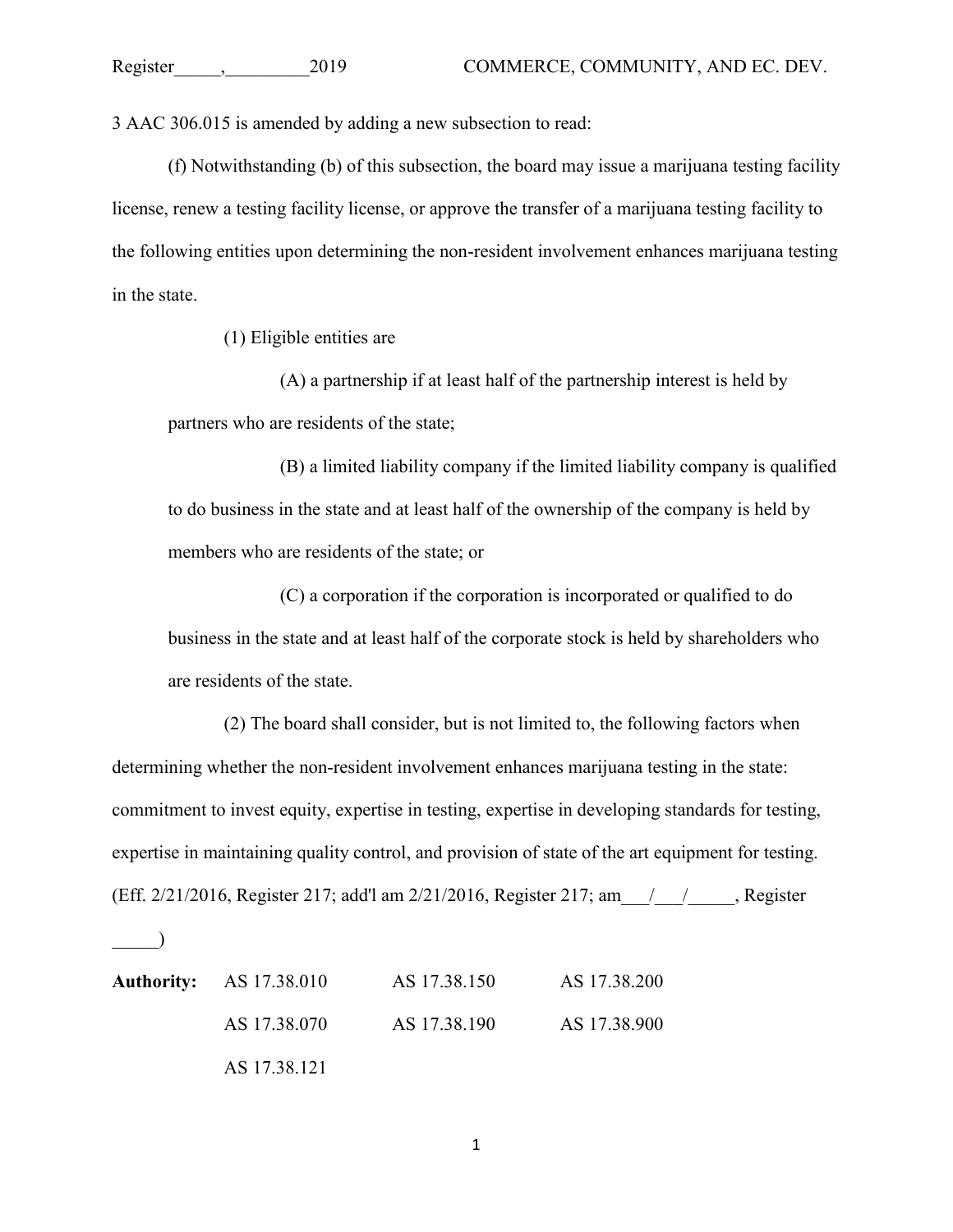

John E. Redden General Counsel 645 G Street, Suite 100-907 Anchorage, Alaska 99501 Ph: 816.830.6978 Em: JRedden@GreatNorthernCannabis.com

April 12, 2019

Marijuana Control Board AMCO.regs@alaska.gov.

Re: **Ownership Of Marijuana Testing Facilities** 

Dear Marijuana Control Board:

Great Northern Cannabis, Incorporated (GNCI) is an Alaska corporation with approximately 90 full- and part-time employees, and roughly two dozen Alaskan shareholders from a wide variety of backgrounds. We currently own and operate a cultivation facility and two retail stores. We thank you for the opportunity to comment on the draft fine schedule.

As an industry we owe it to our customers to ensure access to safe, high quality product. Accordingly, we believe that the Alaska marijuana industry would be best served by providing the widest possible range of assistance to the marijuana testing sector. Therefore we support the proposed regulation as drafted.

We appreciate the opportunity to provide public comment and we would be happy to participate in any future rule-making processes.

Sincerely,

In E. Rodd

John E. Redden



907.929.9333 · 645 G Street, Suite 100-907 · Anchorage, Alaska 99501